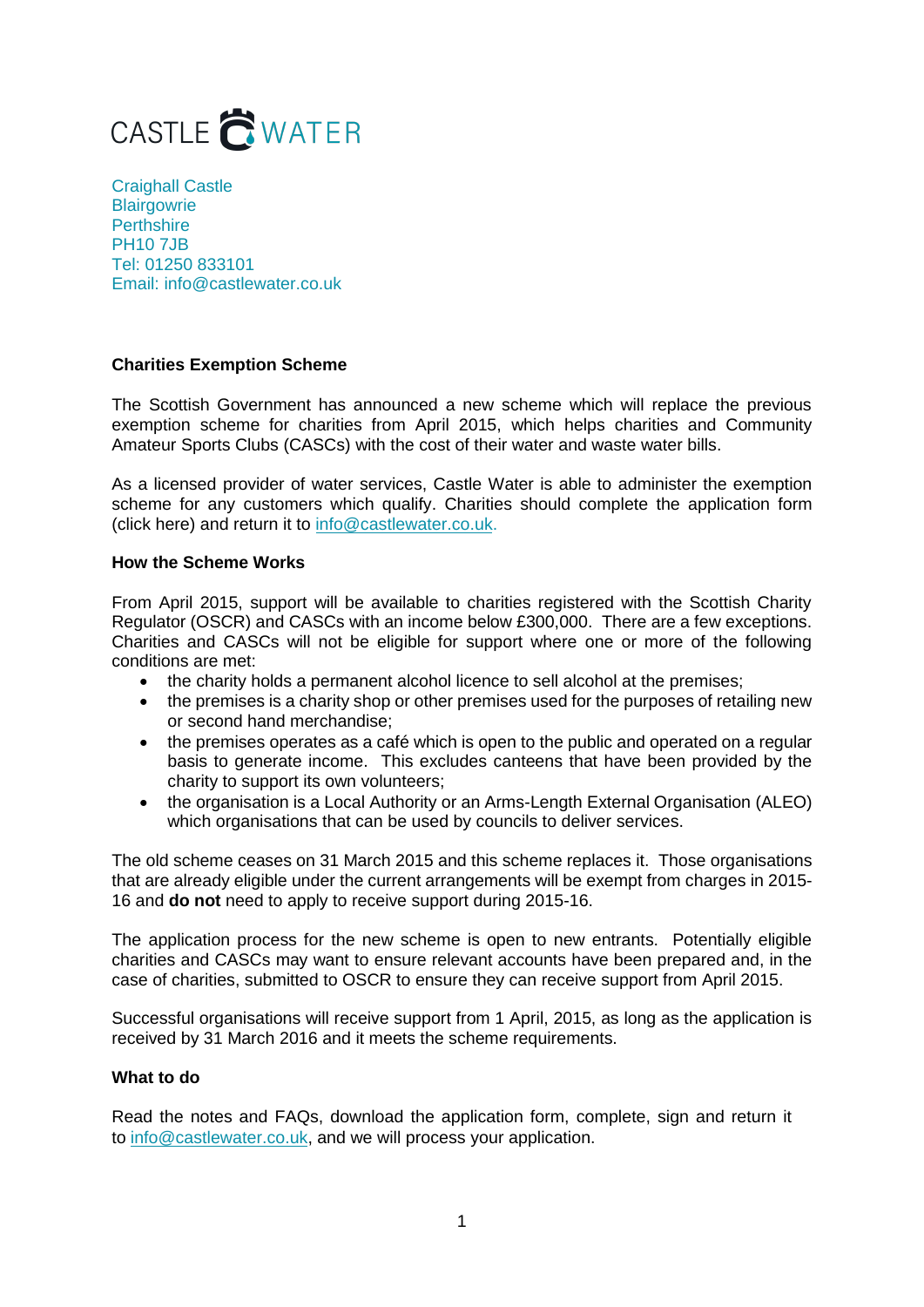Please note: if you are already covered by the exemption scheme, you do not need to apply for the 2015-16 year in respect of those premises already covered by the exemption. For other premises, please complete a form.

Application forms are available for customers of Castle Water on our [website www.castlewat](http://www.castlewater.co.uk/)er.co.uk if you are not a customer of Castle Water, you can contact us by completing the contact form on our website.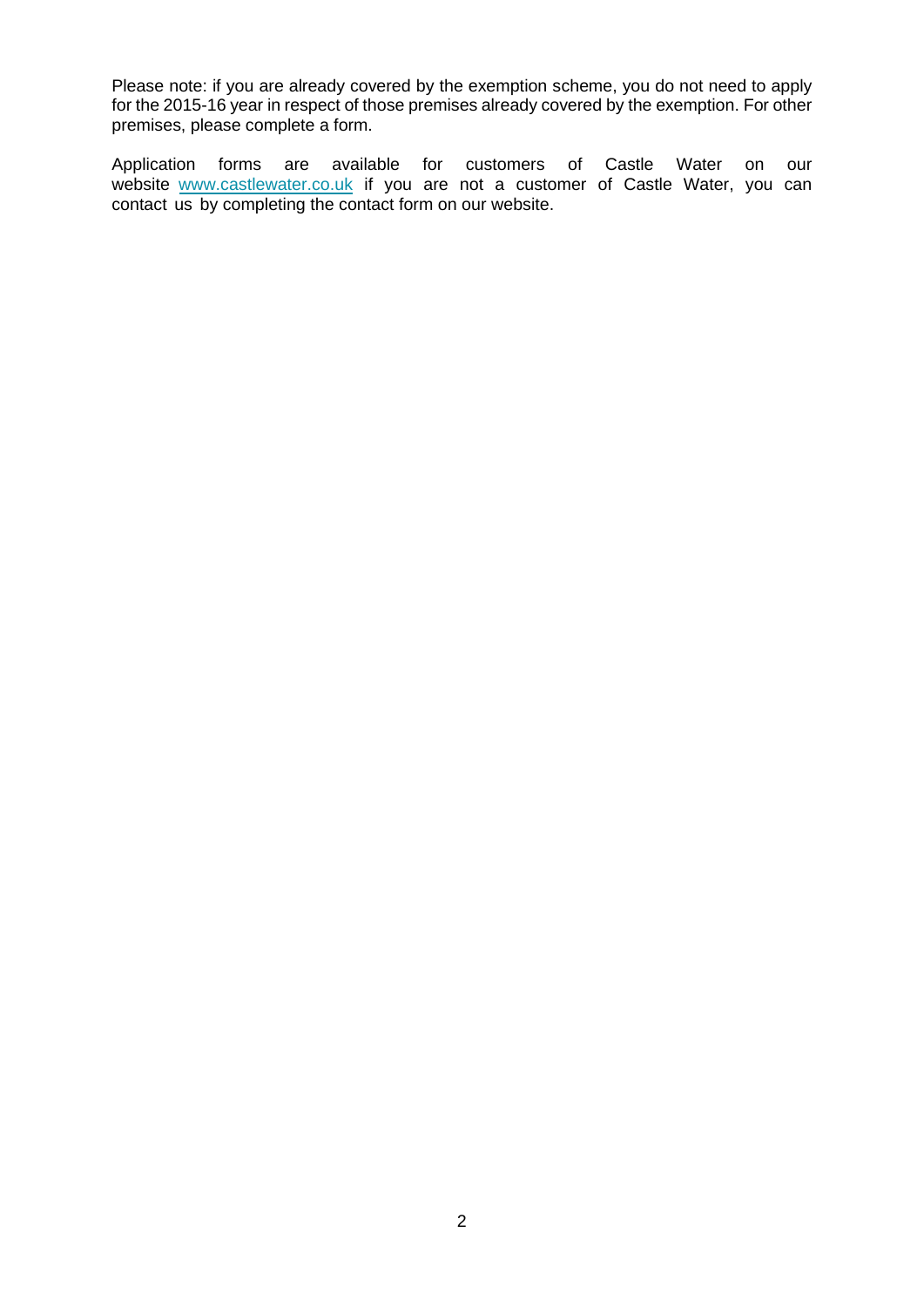# **Scottish Government Charities Exemption Scheme**

# **(Frequently Asked Questions published by the Scottish Government, January 2015)**

# **What is the exemption scheme?**

The Scottish Government has announced the detailed requirements for a new scheme which will provide exemption from water and wastewater bills to charities registered with the Scottish Charity Regulator (OSCR) and Community Amateur Sports Clubs (CASCs) from 1st April 2015.

There are specific criteria that must be met in order to be eligible for exemption, set out in letters to the Infrastructure and Capital Investment Committee.

This scheme will replace the existing exemption scheme. All organisations that are eligible for the existing scheme will automatically be exempt from charges in 2015-16.

Organisations that qualify for the scheme will receive full or partial exemption from water and wastewater charges for 12 months (from 1 April to 31 March the next year), provided they continue to be a charity or CASC. Organisations will need to apply to be in the scheme each year, and this means that an organisation that is not successful in one year may qualify in the future.

# **When should organisations apply?**

All organisations that are eligible for the existing scheme will automatically be exempt from charges in 2015-16. If your organisation is eligible for the existing scheme you do not need to take any action at this stage and your licensed provider will contact you over the next few months.

For those that are not eligible for the existing scheme, the new scheme opened for applications in January 2015 and details of the application process are available on licensed providers' websites. Organisations will need to submit applications to their licensed providers and will receive full or part exemption from charges from April 2015, provided a successful application is received by March 2016.

# **Am I eligible?**

The exemption scheme has qualification requirements and is not available to all customers. Support will be available to charities registered with OSCR and CASCs that have gross annual income below £300,000.

Charities and CASCs will not be eligible for charitable exemption if one or more of the following conditions are met:

- a permanent alcohol licence is held, other than an occasional permission under the Licensing (Scotland) Act 2005 or its predecessors; or
- the premises is a charity shop or other premises used for purpose of retailing new or second hand merchandise; or
- the premises operates as a café which is open to the public and operated on a regular basis to generate income; or
- the organisation is a Local Authority or an Arms-Length External Organisation (ALEO).

Eligible organisations will receive support from the 1st April 2015, as long as the application is submitted to Scottish Water by 31st March 2016 and meets the scheme requirements.

The following definitions are intended to help you decide if your organisation is not covered by one of the excluded categories:

- Permanent Alcohol Licence A premises licence under Part 3 of the Licensing (Scotland) Act 2005
- Café a café or food retail outlet which is open to the public with the primary purpose of selling food and/or beverages for consumption either on or off the premises. This exclusion does not relate to situations where premises are used for occasional coffee mornings or bake sales, or where facilities have been set up by a charity to be used by its volunteers.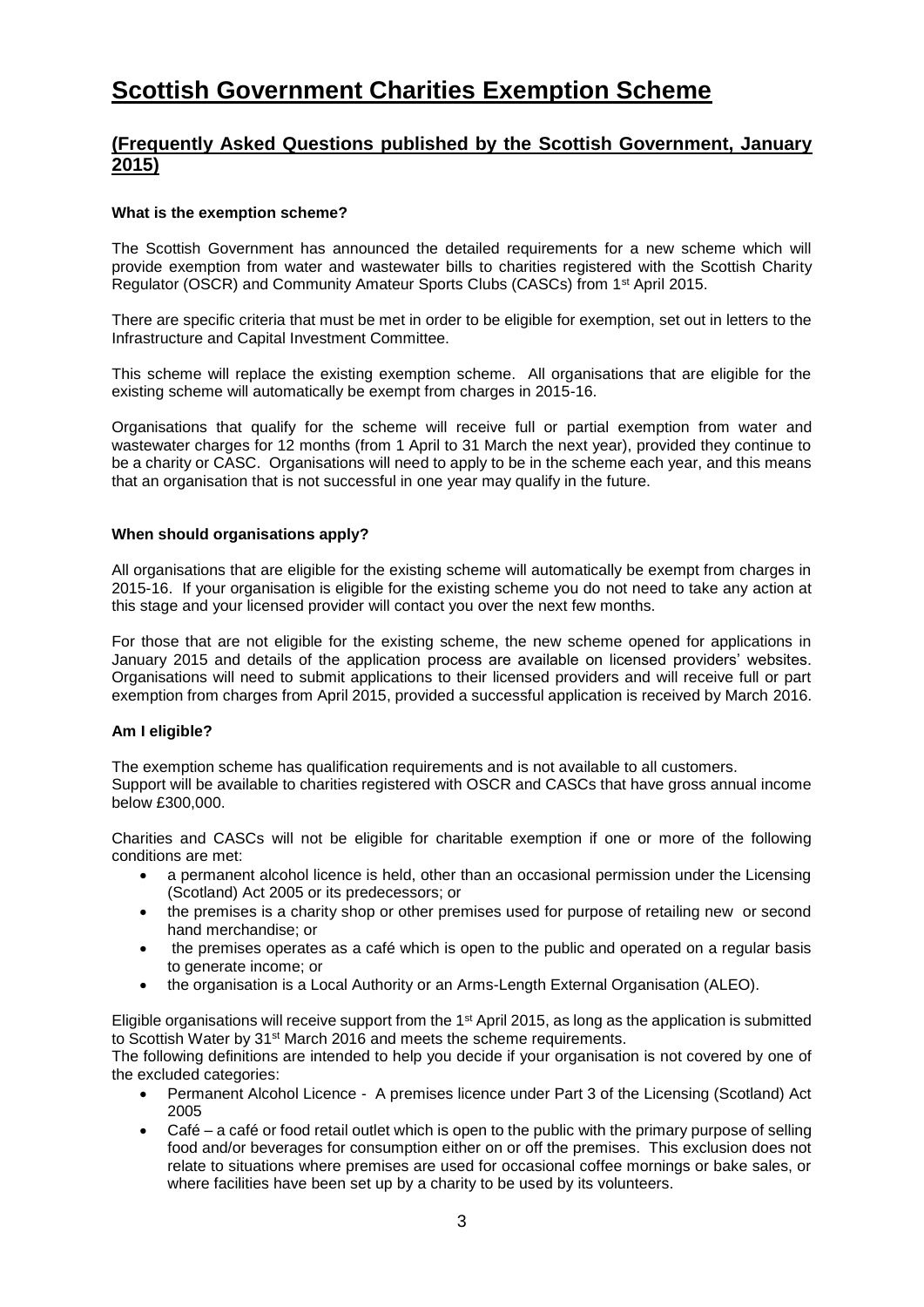- Retail outlet a shop or warehouse which has the primary purpose of selling new and/or recycled or donated goods to customers either directly or via mail order.
- ALEOs are arm's-length external organisations that can be used by councils to deliver services. ALEOs are companies, trusts and other bodies that are separate from the Local Authority but are subject to local authority control or influence. Control or influence can be through the council having representatives on the board of the organisation, and/or through the council being a main funder of shareholder of the organisation. The full definition is available in an Audit Scotland report at http://www.auditscotland.gov.uk/docs/local/2011/nr\_110616\_aleos.pdf

# **What level of exemption am I eligible for?**

The level of support depends on the level of an organisation's income and whether it is already exempt under the existing scheme. If the organisation is not currently exempt but qualifies for exemption under the new scheme, it will receive the following support.

| <b>Income</b>                     | <b>Support provided to Charity / CASC</b><br>from 1 April 2015 |  |  |  |
|-----------------------------------|----------------------------------------------------------------|--|--|--|
| Up to and including £200,000      | Exempt                                                         |  |  |  |
| More than £200,000 up to £300,000 | Support equivalent to 50% off wholesale<br>charge              |  |  |  |
| £300,000 and over                 | No support                                                     |  |  |  |

The arrangements are a little more complex for those that currently qualify for the existing scheme since it also depends on if the organisation is a charity or CASC.

|  | The following transitional support will be provided to charities and CASCs that are in the existing |  |  |  |  |  |  |  |
|--|-----------------------------------------------------------------------------------------------------|--|--|--|--|--|--|--|
|  | scheme during 2015-16, 2016-17 & 2017-18.                                                           |  |  |  |  |  |  |  |

| <b>Income</b>                           | 2015-16 | 2016-17                                                    | 2017-18                                                    |
|-----------------------------------------|---------|------------------------------------------------------------|------------------------------------------------------------|
| Up to and including £200,000            | Exempt  | Exempt                                                     | Exempt                                                     |
| More than £200,000<br>up to<br>£300,000 | Exempt  | Support equivalent<br>off<br>50%<br>t٥<br>wholesale charge | Support equivalent<br>50%<br>off<br>to<br>wholesale charge |
| £300,000 and over                       | Exempt  | Support equivalent<br>off<br>50%<br>to<br>wholesale charge | No support                                                 |

If the organisation is in the current scheme but is not a charity or CASC, the level of support will reduce from April 2016 and it will receive no support from April 2018, as shown below.

| <b>Income</b>                             | 2015-16 | 2016-17                                                    | 2017-18    |
|-------------------------------------------|---------|------------------------------------------------------------|------------|
| Up to and including £200,000              | Exempt  | Support equivalent<br>off<br>50%<br>to<br>wholesale charge | No support |
| More than $£200,000$<br>up to<br>£300,000 | Exempt  | Support equivalent<br>50%<br>off<br>to<br>wholesale charge | No support |
| £300,000 and over                         | Exempt  | Support equivalent<br>50%<br>off<br>to<br>wholesale charge | No support |

### **Who will support me with my application?**

Licensed Providers will provide support to their customers through the application process and review the submitted materials before sending them on to Scottish Water to make the final decision on whether the organisation is eligible for relief.

### **My organisation is not a charity or CASC – can it still qualify for exemption?**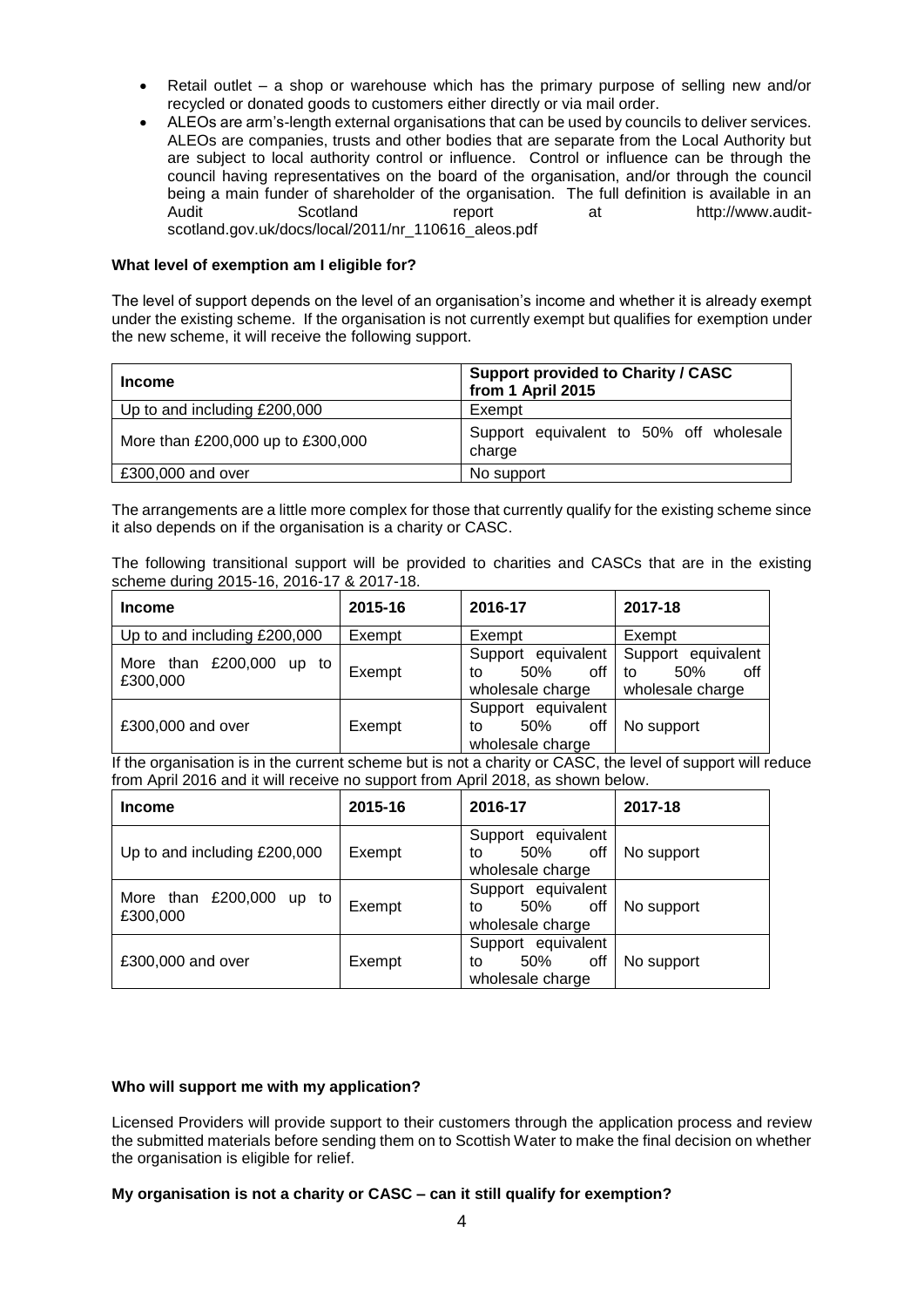If an organisation is not a charity or CASC, but thinks that they could qualify and then benefit from the support offered by the scheme, they should contact their local Third Sector Interface for advice on how to become a charity or CASC. Contact details are available at: <http://www.scotland.gov.uk/Topics/People/15300/Localism/> and at [http://www.vascotland.org/.](http://www.vascotland.org/) 

Further information about becoming a charity is also available from the Office of the Scottish Charity Regulator. [http://www.oscr.org.uk/about-scottish-charities/becoming-a-charity/.](http://www.oscr.org.uk/about-scottish-charities/becoming-a-charity/)

### **What do I need to submit with my application?**

The application will need to contain evidence that the occupier of the premises is a registered charity with OSCR or CASC with HMRC **and** may need to include evidence of its gross annual income as explained below.

Charities will be required to provide their Scottish Charity Number as evidence of their charity status. We will confirm CASC status by cross-checking details that are made publically available by HMRC.

For evidence of income, charities' financial information will be checked against the Scottish Charity Register.

Because there is no publically available register of income for CASCs, accounts for the relevant financial year will need to be submitted by any CASC that is applying for the scheme. Accounts or a summary of income and expenditure should be provided along with an extract from the organisation's constitution, which identifies the financial records they are required to keep, signed by the office bearer with financial responsibility within the organisation.

Licensed Providers will not return any documents so only copies should be submitted. This information will only be used for assessing eligibility for the scheme, will be handled in confidence and will not be disclosed to other parties.

# **What happens if an organisation loses its Charity or CASC status?**

When a charity no longer has charitable status or a CASC loses its status it will be removed from the exemption scheme from that date.

### **What happens for organisations that don't have accounts?**

If the organisation is not required to keep accounts, a summary of income and expenditure should be provided along with an extract from the organisation's constitution, which identifies the financial records they are required to keep, signed by the office bearer with financial responsibility within the organisation.

New charities or CASCs which don't yet have accounts for the relevant financial year will need to make a declaration of expected income along with a copy of their budget or business case.

Support will be provided from 1 April 2015 or the date on which the charitable or CASC status is awarded if it is after April 2015.

The application form should be signed by the office bearer with financial responsibility within the organisation.

# **What is my organisation's Gross Annual Income?**

'Gross Annual Income' is the total annual income received for the relevant financial year being used to support the application (and declared by the Office of the Scottish Charity Regulator (OSCR) for charities or HMRC for CASCs) prior to the deduction of any expenditure for the premises. This will include all income, donations and grants received and you cannot make any deductions for donations made by your organisation to charities or money paid to parent bodies.

## **What set of accounts should I use in my application?**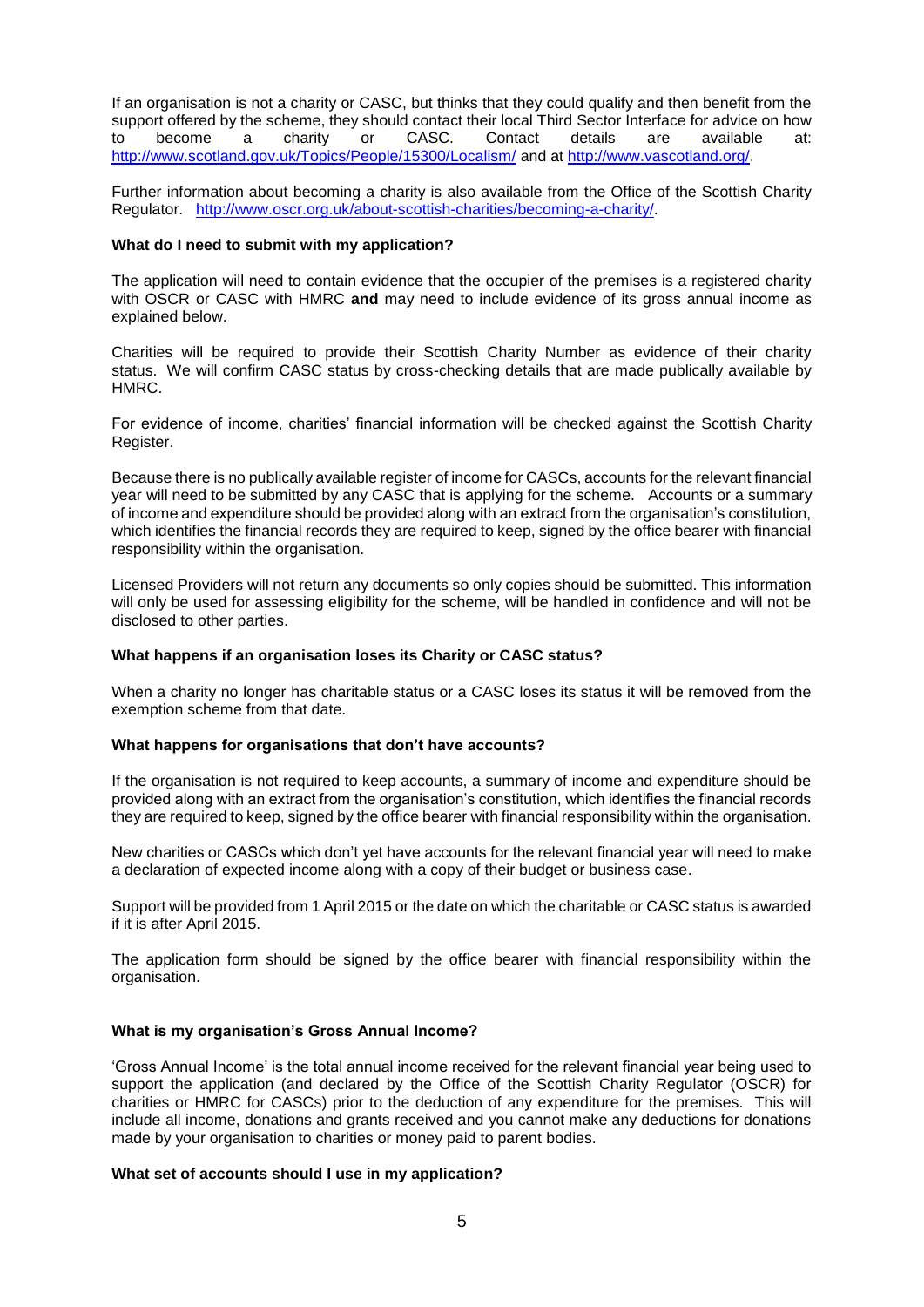Accounts for the most recent financial year ending up until 30 June for the following April's exemption year should be used in the application process. The following table provides a summary of the first couple of year's accounting year ends that should be used in the new scheme. Thereafter the consecutive year's accounts should be applied.

| Support provided between                                   | Based on Charity's/ CASC's accounts for             |
|------------------------------------------------------------|-----------------------------------------------------|
| 1 <sup>st</sup> April 2015 and 31 <sup>st</sup> March 2016 | Its most recent FY that ended prior to 1 July 2014. |
| 1 <sup>st</sup> April 2016 and 31 <sup>st</sup> March 2017 | Its most recent FY that ended prior to 1 July 2015. |
| 1 <sup>st</sup> April 2017 and 31 <sup>st</sup> March 2018 | Its most recent FY that ended prior to 1 July 2016. |

### **Relevant financial accounts for initial 3 years of New Exemption Scheme**

# **Why is there a year's 'time lag' in the financial information used to apply?**

Despite there being a slight time lag between accounts and the year to which exemption applies, by using the most recent set of accounts (until 30<sup>th</sup> June preceding the exemption year), all charities and CASCs will have sufficient time to apply for exemption before the start of the year. In the event that their income rises above the scheme limits, it also ensures that they have sufficient time to financially plan for a future loss of exemption in the subsequent exemption period.

# **Our application has been rejected using the relevant accounts. However the income for the most recent set of accounts is below the scheme limits. Can we apply to get into the scheme now using those most recent accounts?**

The short answer is yes you can apply for the scheme, but as shown in the relevant financial year relationship below, you will be applying for exemption in a later year rather than the current year.

# **Relevant financial accounts for initial 3 years of New Exemption Scheme**

| Support provided between                                   | Based on Charity's/ CASC's accounts for               |
|------------------------------------------------------------|-------------------------------------------------------|
| 1 <sup>st</sup> April 2015 and 31 <sup>st</sup> March 2016 | Its most recent FY that ended prior to 1 July 2014.   |
| 1 <sup>st</sup> April 2016 and 31 <sup>st</sup> March 2017 | Its most recent FY that ended prior to 1 July 2015.   |
| 1 <sup>st</sup> April 2017 and 31 <sup>st</sup> March 2018 | I Its most recent FY that ended prior to 1 July 2016. |

Provided the organisation retains its charity or CASC status, support will be provided for the full year (1 April to 31 March) even if the more recent accounts, submitted to OSCCR or HMRC during the support year, indicate that revenue during the organisation's most recent financial year is above the scheme limits (£200k and £300k). These more recent accounts will be used to determine the appropriate level of support in a subsequent year.

To be fair to other customers and taxpayers who are meeting the costs of the scheme, a charity or CASC which has been excluded from support because its revenue in the relevant year was beyond the scheme limits, will not receive support until the start of the next support year, even if more recent accounts, submitted to OSCCR or HMRC during the support year, show income within the scheme limits.

# **My organisation operates at multiple premises – does this affect my application process?**

Support will be provided in relation to all premises that are occupied by a qualifying charity or CASC that does not have a permanent alcohol licence, is not involved in retailing, does not operate as a café or is not a Local Authority or an Arm's Length External Organisation. Separate applications should be made for each premises.

Support will not be provided in relation to a property that is owned by a qualifying charity or CASC but which is occupied by another organisation. The occupying organisation may apply for the scheme if it is a charity or CASC.

### **My application has been accepted – what happens next?**

If your application is accepted you will receive full or partial exemption from 1 April 2015. Any payments that you have made for services you have used since April 2015 will be refunded.